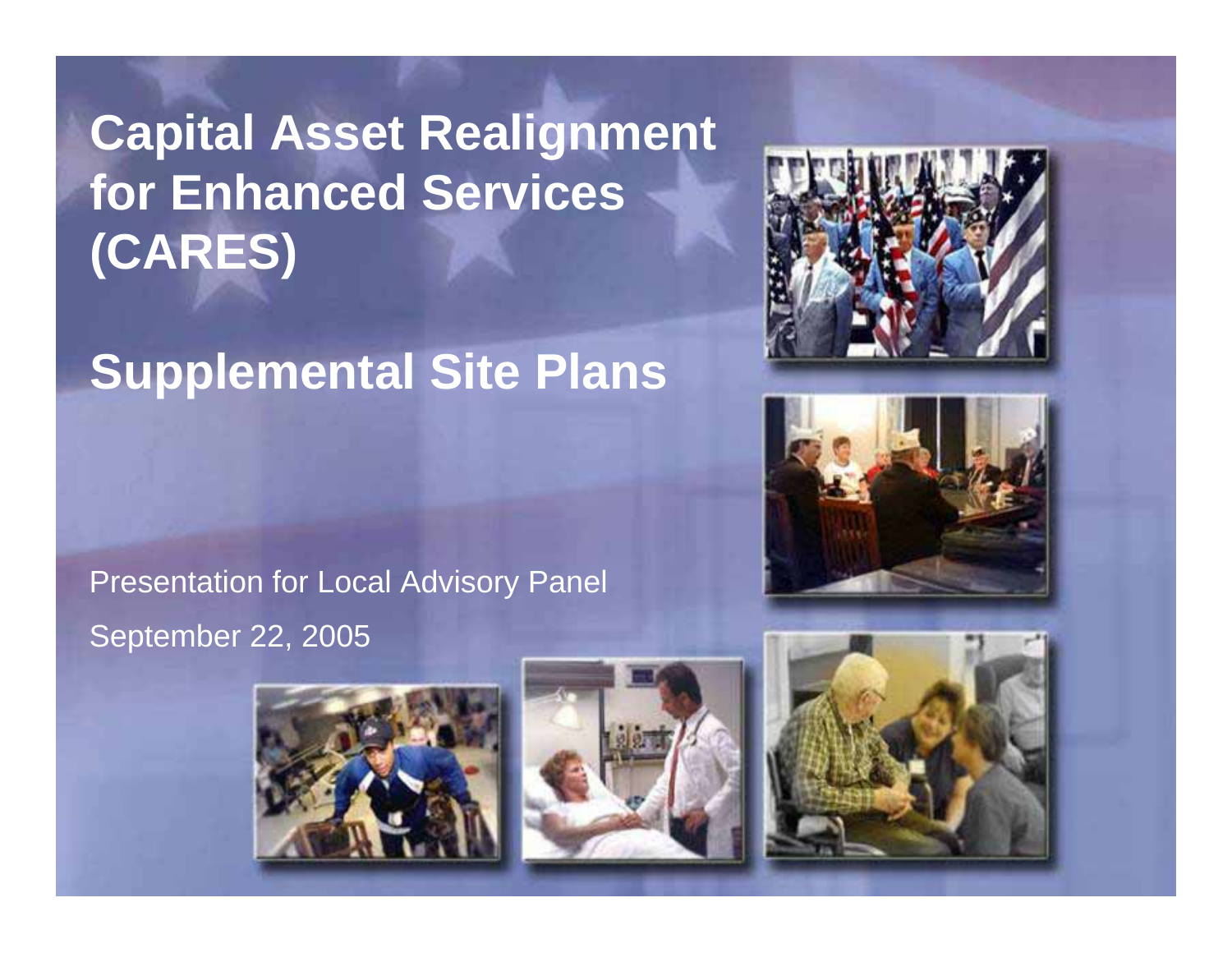## **Project Overview**

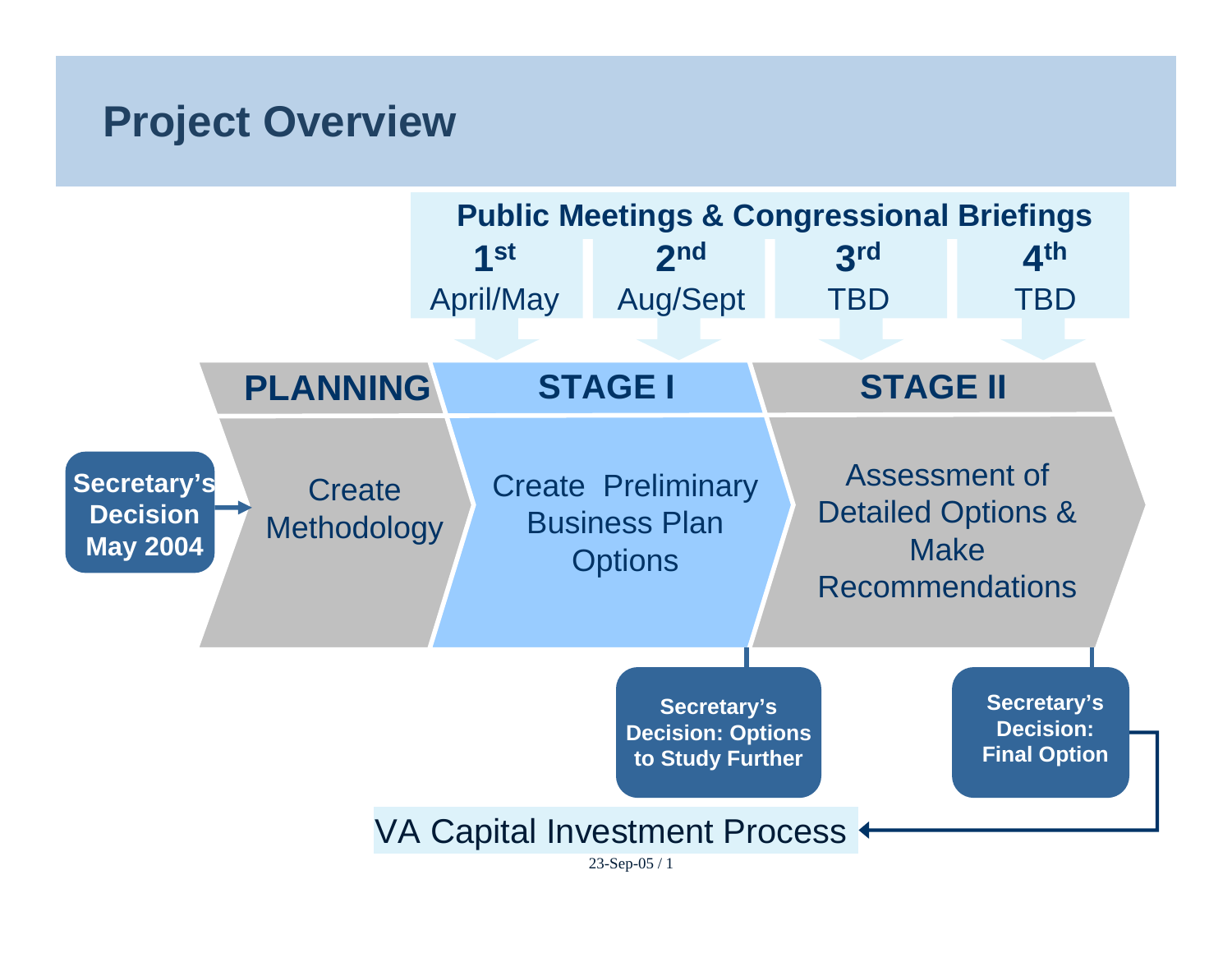# **West LA – Summary of Revised Business Plan Options (BPOs)**

| <b>BPO1</b>                                                                                    | <b>BPO 2</b>                                                                                                                                                                                                                                       | <b>BPO3</b>                                                                                                                                                                                                                                                     | <b>BPO4</b>                                                                                                                                                                                                              |
|------------------------------------------------------------------------------------------------|----------------------------------------------------------------------------------------------------------------------------------------------------------------------------------------------------------------------------------------------------|-----------------------------------------------------------------------------------------------------------------------------------------------------------------------------------------------------------------------------------------------------------------|--------------------------------------------------------------------------------------------------------------------------------------------------------------------------------------------------------------------------|
| <b>Baseline</b><br>(Safe, Modern & Secure)<br><b>Construct CA State</b><br><b>Nursing Home</b> | <b>Renovate Existing Acute</b><br><b>Bed Tower and Ambulatory</b><br><b>Care Facilities; Renovate</b><br><b>Existing Nursing</b><br><b>Home/Mental Health</b><br><b>Facilities; New VA</b><br>Research, VBA, NCA & CA<br><b>State Nursing Home</b> | <b>Construct New Acute Bed</b><br><b>Tower and Renovate</b><br><b>Ambulatory Care Facilities,</b><br><b>Nursing Home, Mental</b><br><b>Health Facilities; New VA</b><br>Research, VBA, NCA & CA<br><b>State Nursing Home</b>                                    | <b>Construct New Acute Bed</b><br><b>Tower and Ambulatory Care</b><br><b>Facilities; Renovate Nursing</b><br>Home, Mental Health and<br><b>VA Research Facilities; New</b><br>VBA, NCA & CA State<br><b>Nursing Home</b> |
| No new Re-Use /                                                                                | Parcel(s)                                                                                                                                                                                                                                          | <b>Potential Re-Use/Redevelopment Options</b>                                                                                                                                                                                                                   |                                                                                                                                                                                                                          |
| <b>Redevelopment</b><br><b>Maintain current</b><br>agreements                                  | <b>Parcel A - North</b><br><b>Brentwood Campus (incl.</b><br>in BPO $5$ )                                                                                                                                                                          | Community education/recreation<br>×.<br>Mixed use residential (limited new construction)<br>×.<br>Open space/recreation<br>п                                                                                                                                    |                                                                                                                                                                                                                          |
|                                                                                                | Parcels C & E - North<br><b>Central &amp; West Central</b><br><b>Brentwood Campus (incl.</b><br>in BPO $6$ )                                                                                                                                       | Affordable/transitional veteran/family/nursing housing<br>Е<br>Long-term veteran housing (Parcel C)<br>п<br>Residential therapy/treatment programs (public/private)<br>п<br>Limited use hospitality (Fisher House)<br>п<br>Administrative support/training<br>п |                                                                                                                                                                                                                          |
|                                                                                                | Parcels G1, G2 & K -<br><b>Southeast Brentwood</b><br><b>Campus &amp; portion of</b><br><b>South Wadsworth</b><br><b>Campus</b> (incl. in BPO 7)                                                                                                   | <b>Medical research</b><br>×,<br>Medical office building/veteran-patient pharmacy<br>×.<br>Limited use hospitality (Fisher House)<br>×.                                                                                                                         |                                                                                                                                                                                                                          |
|                                                                                                | <b>Parcel F - Southwest</b><br><b>Brentwood Campus (incl.</b><br>in BPO $8$ )                                                                                                                                                                      | Community education/recreation<br>×,<br>Limited use hospitality (Fisher House)<br>×.<br>Open space/greenbelt<br>×,                                                                                                                                              |                                                                                                                                                                                                                          |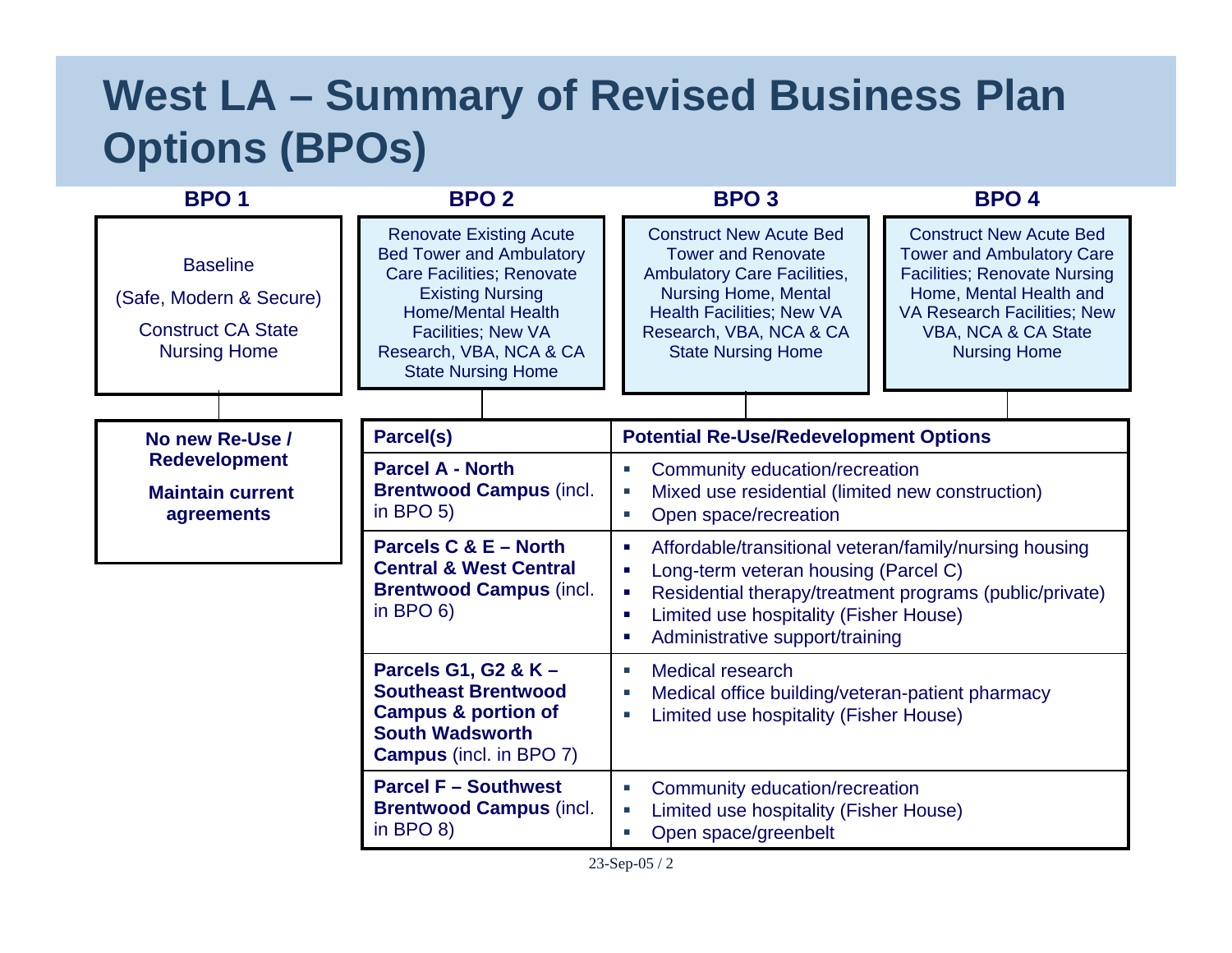# **Map of West LA VAMC**

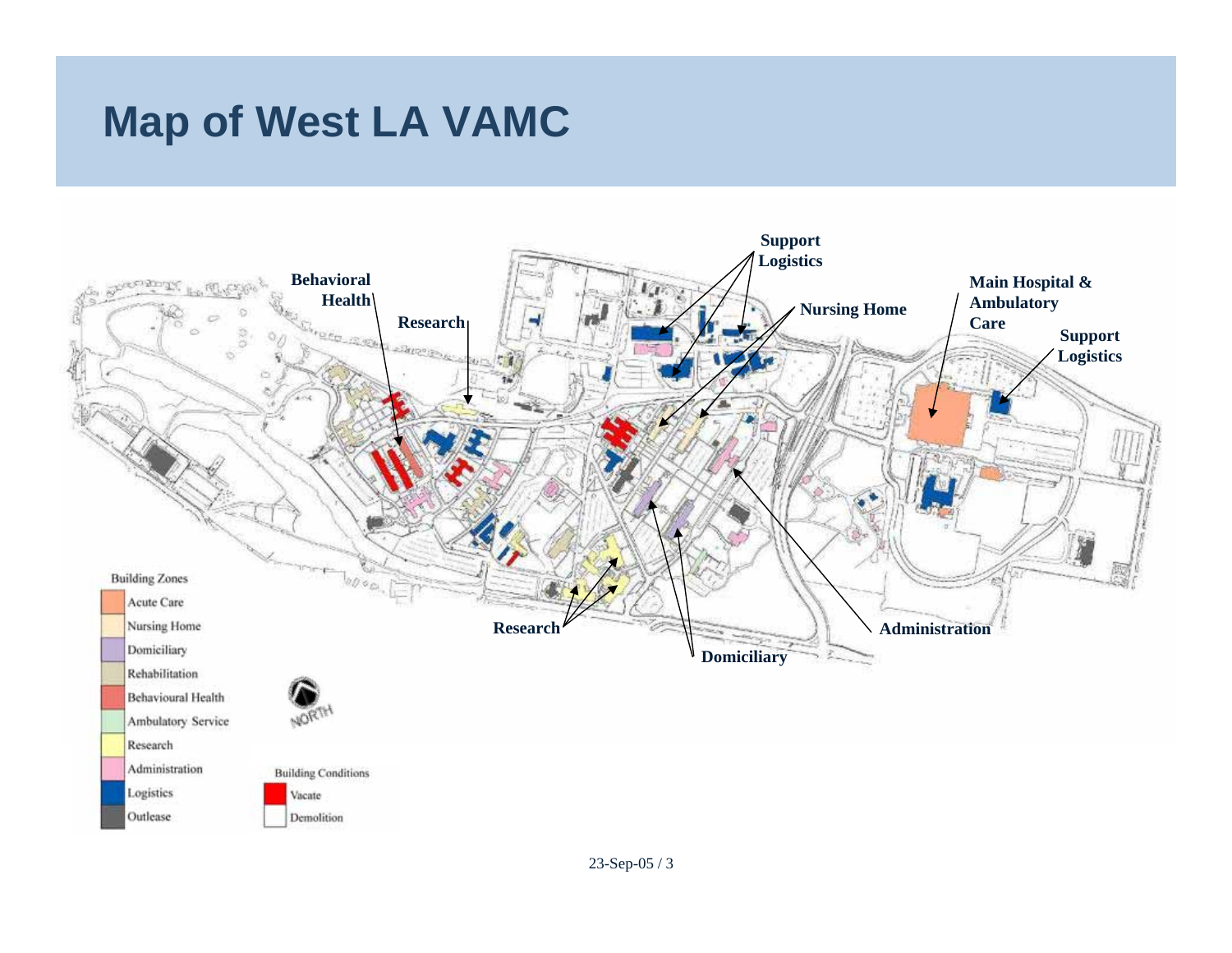#### **West LA - Campus Parcels for BPO Re-Use Discussion**

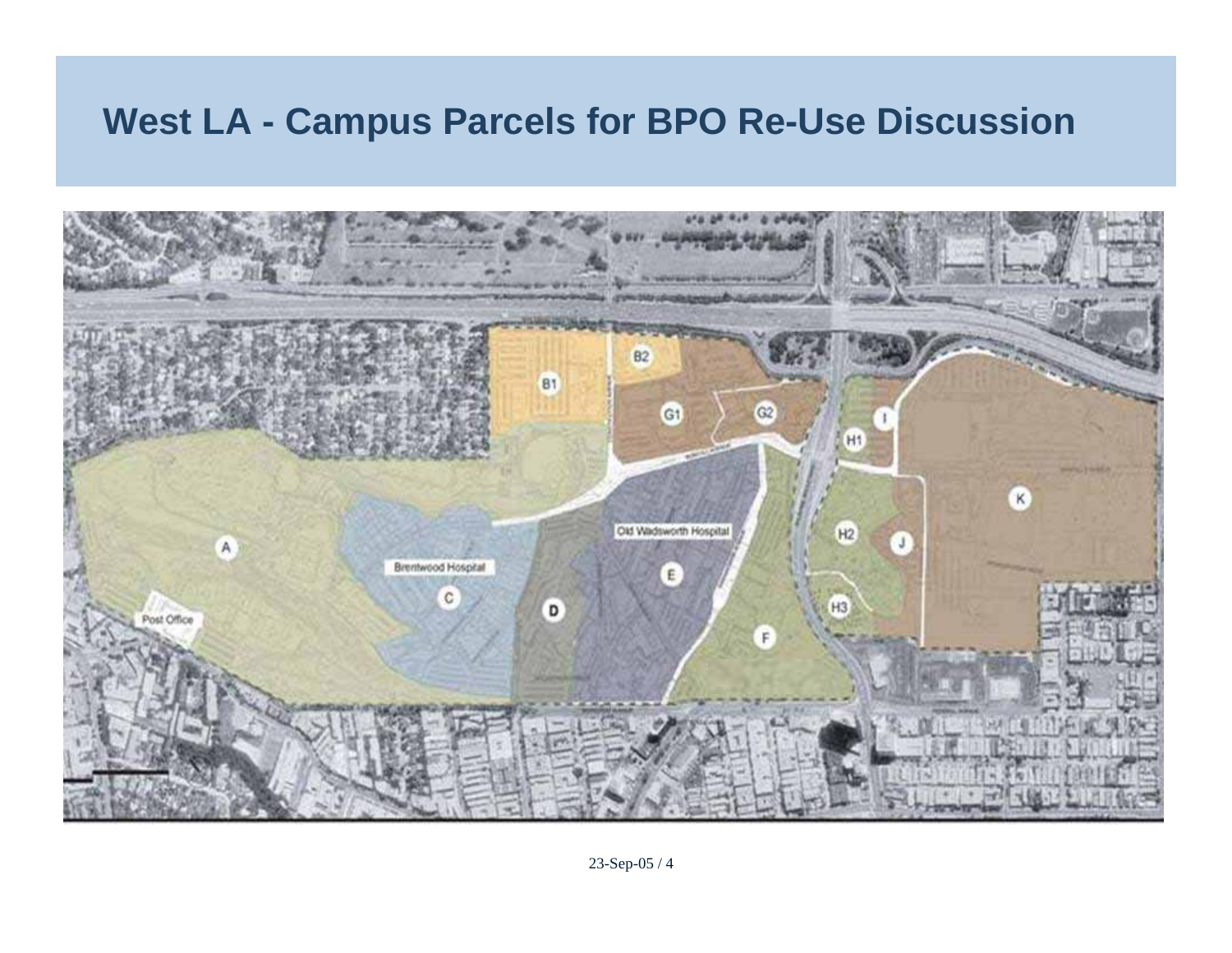# **Land Agreements & Legal Constraints**



#### **Land Agreements**

**Cranston Act restrictions on lease and sale agreements**



**Historic Districts**

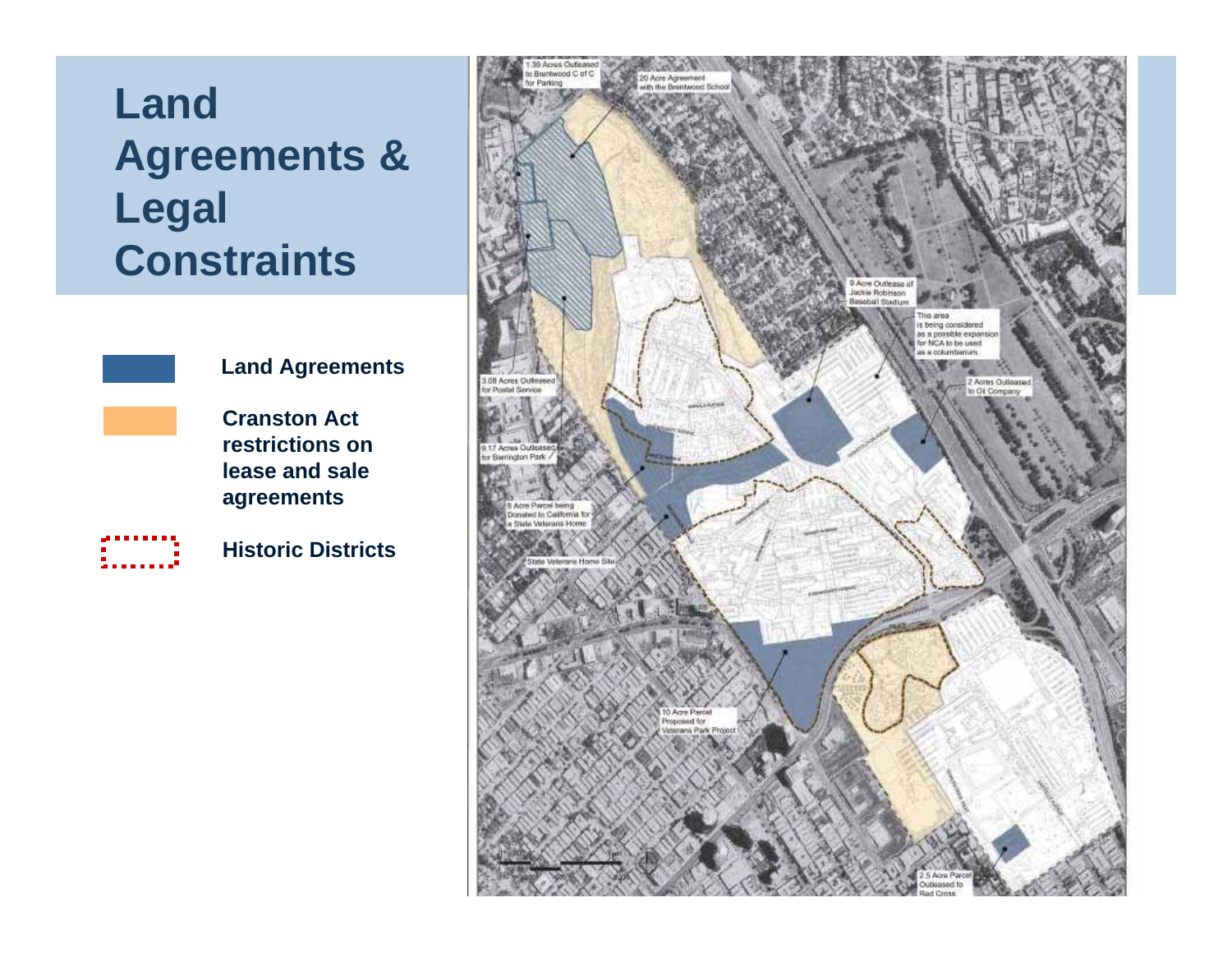### **Cranston Act**



**Cranston Act restrictions on lease and sale agreements**



**Historic Districts**

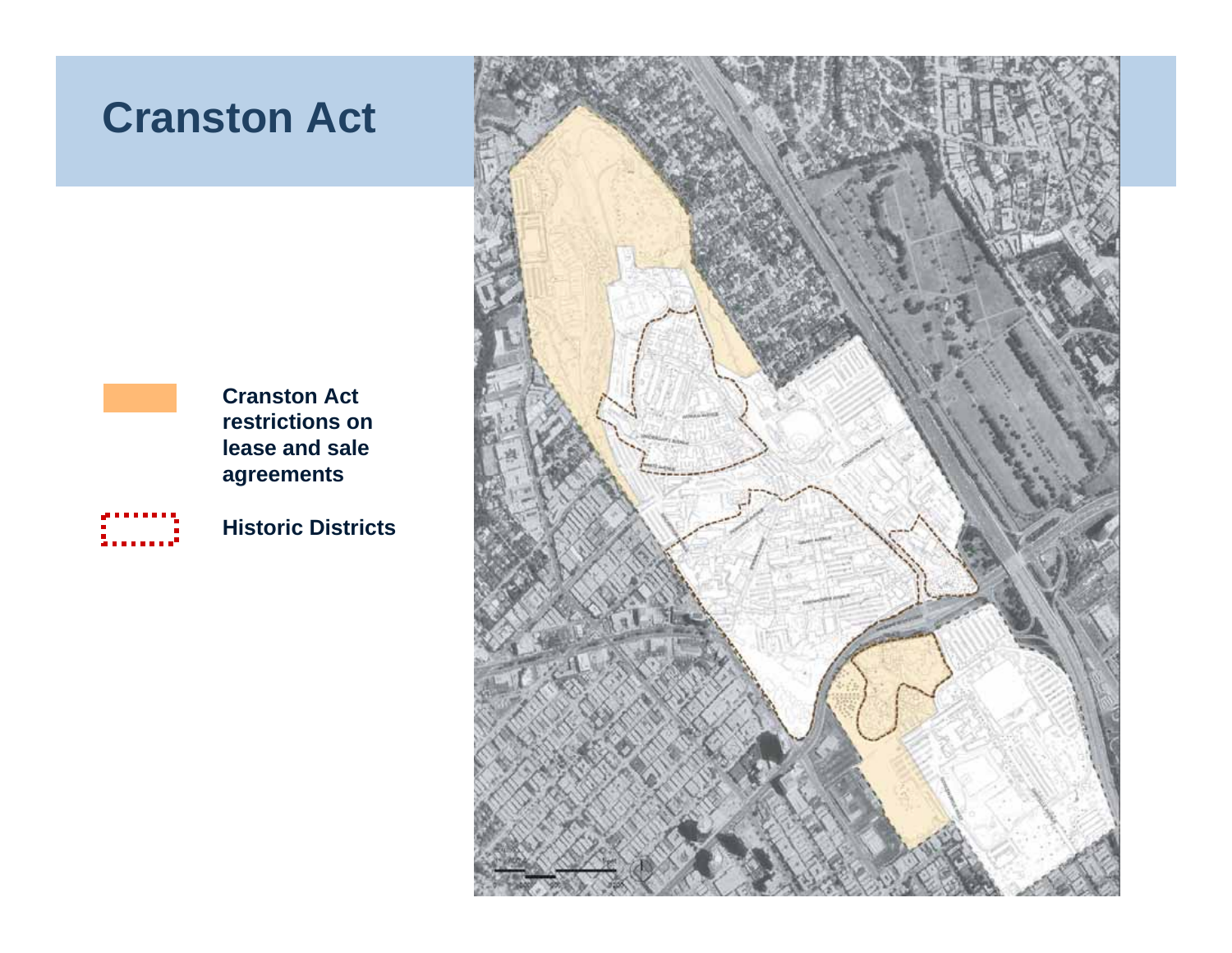# **BPO 1: Baseline Option [CP-1]**

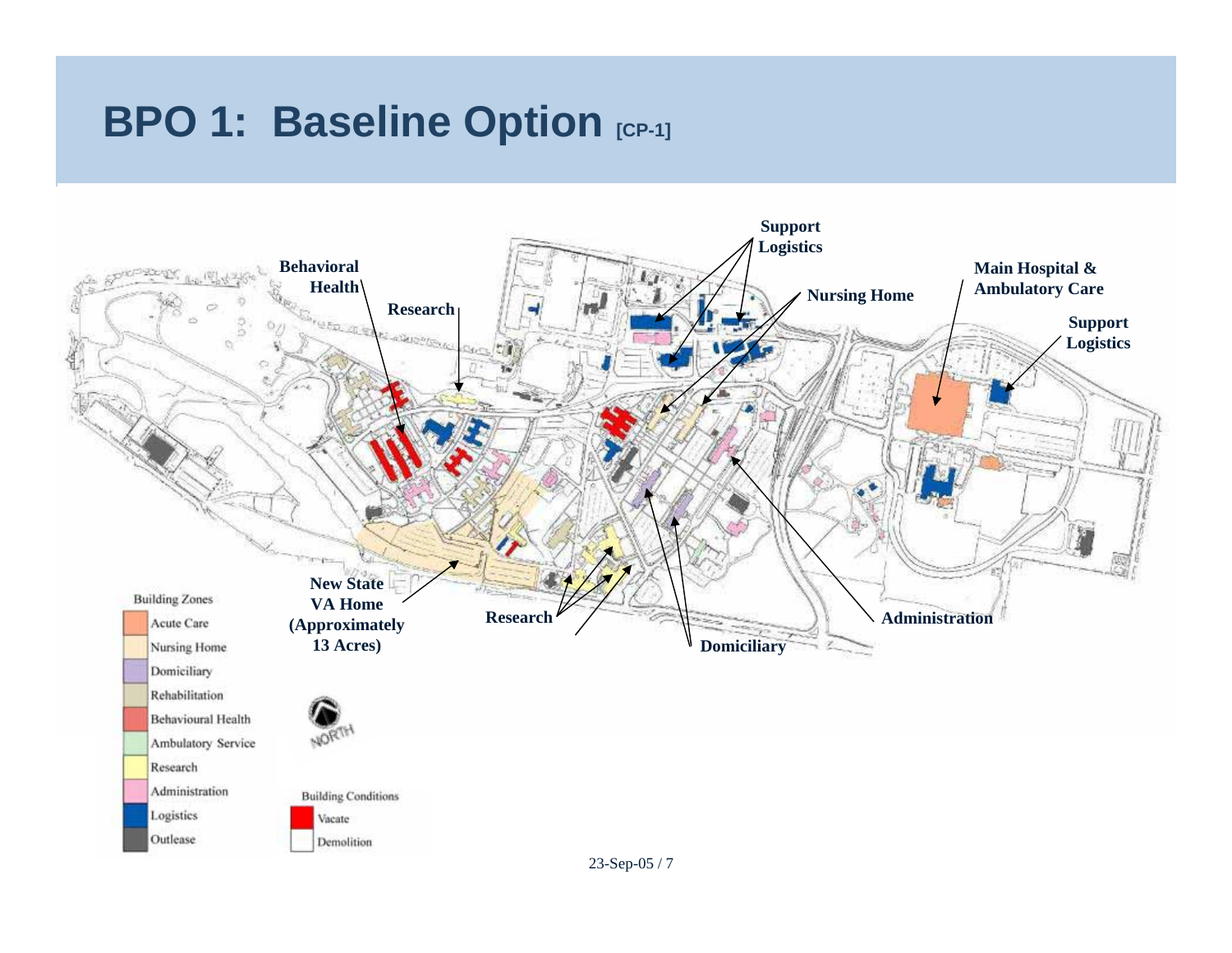#### **BPO 2: Renovate Existing Acute Bed Tower and Ambulatory Care Facilities; Renovate Existing Nursing Home/Mental Health Facilities [CP-2A/RU-1-8, 13]**

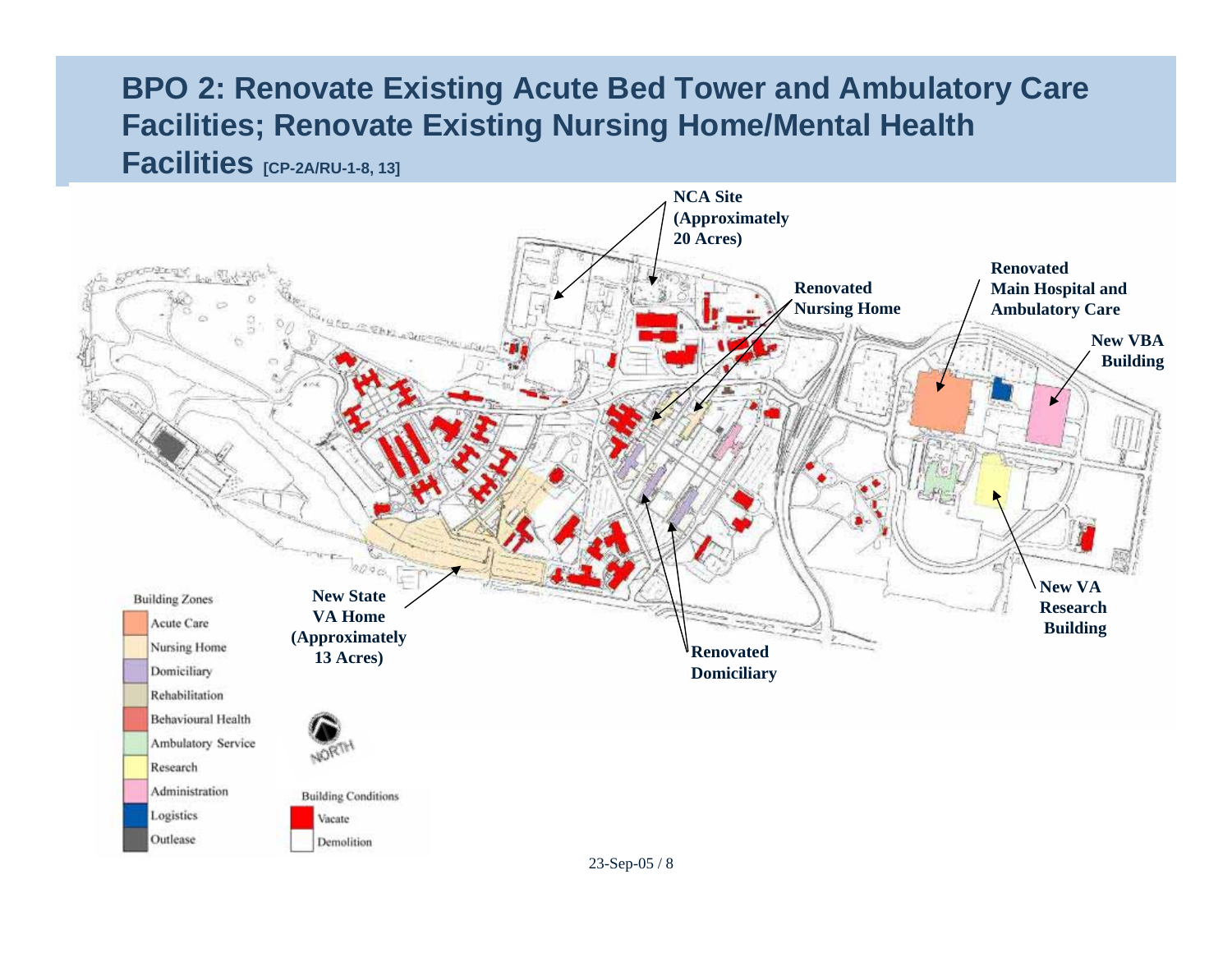#### **BPO 3: New Acute Care Bed Tower & Renovate Ambulatory Care Facilities; Renovate Existing Nursing Home/Mental Health/ Domiciliary Care Facilities [CP-2B/RU-1-8, 13]**

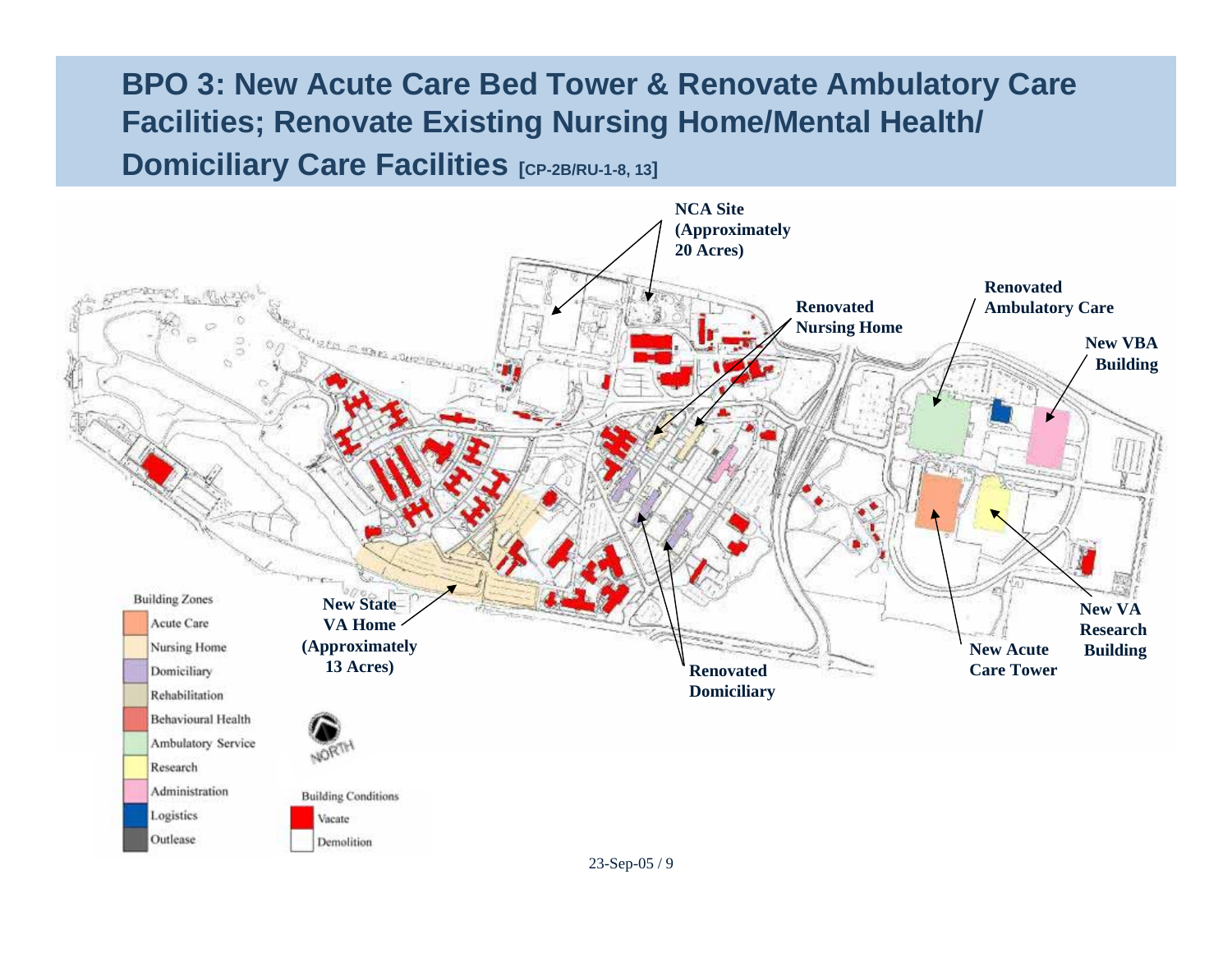#### **BPO 4: Construct New Acute Care Tower and Ambulatory Care Facilities; Renovate Existing Nursing Home/Mental Health and Research Facilities [CP-2C/RU-1-8, 13]**

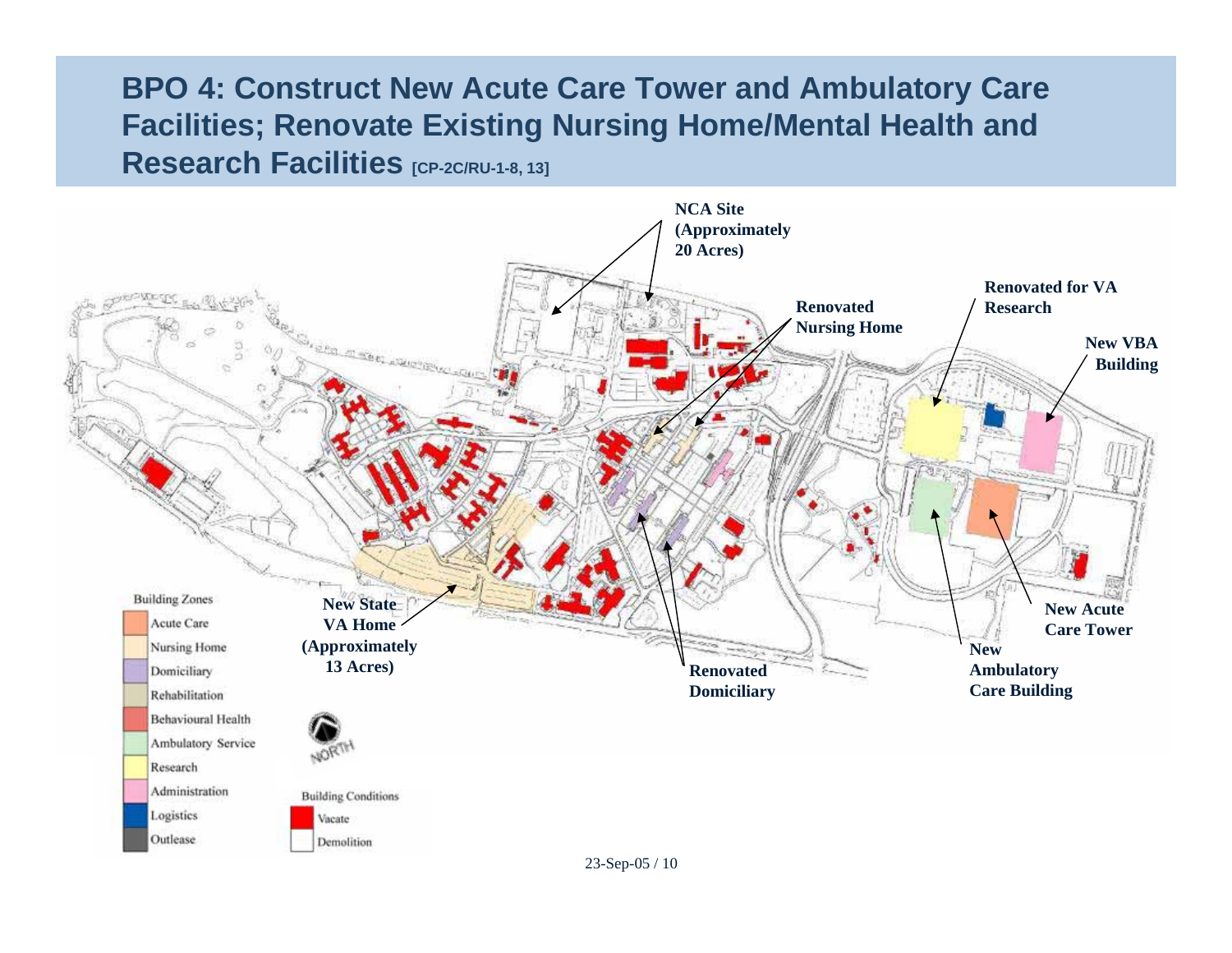# **Re-Use/Redevelopment Options that Support or Complement Needs of Veterans– cont.**

| <b>Parcel(s)</b>                                                                                                  | <b>Potential Re-Use/Redevelopment Options</b>                                                                                                                                                                                                                                              |  |
|-------------------------------------------------------------------------------------------------------------------|--------------------------------------------------------------------------------------------------------------------------------------------------------------------------------------------------------------------------------------------------------------------------------------------|--|
| <b>Parcel A - North</b><br><b>Brentwood Campus</b>                                                                | Community education/recreation<br>$\overline{\phantom{a}}$<br>Mixed use residential (limited new construction)<br>×,<br>Open space/recreation<br>×.                                                                                                                                        |  |
| Parcels $C & E -$<br><b>North Central &amp; West</b><br><b>Central Brentwood</b><br><b>Campus</b>                 | Affordable/transitional veteran/family/nursing housing<br>Long-term veteran housing (Parcel C)<br>$\mathcal{L}_{\mathcal{A}}$<br>Residential therapy/treatment programs<br>I.<br>(public/private)<br>Limited use hospitality (Fisher House)<br>I.<br>Administrative support/training<br>I. |  |
| Parcels G1, G2 & K<br>- Southeast<br><b>Brentwood Campus &amp;</b><br>portion of South<br><b>Wadsworth Campus</b> | <b>Medical research</b><br>×.<br>Medical office building/veteran-patient pharmacy<br>Limited use hospitality (Fisher House)<br>L.                                                                                                                                                          |  |
| <b>Parcel F - Southwest</b><br><b>Brentwood Campus</b>                                                            | Community education/recreation<br>$\overline{\phantom{a}}$<br>Limited use hospitality (Fisher House)<br>$\mathcal{L}_{\mathcal{A}}$<br>Open space/greenbelt<br>Ŀ,                                                                                                                          |  |